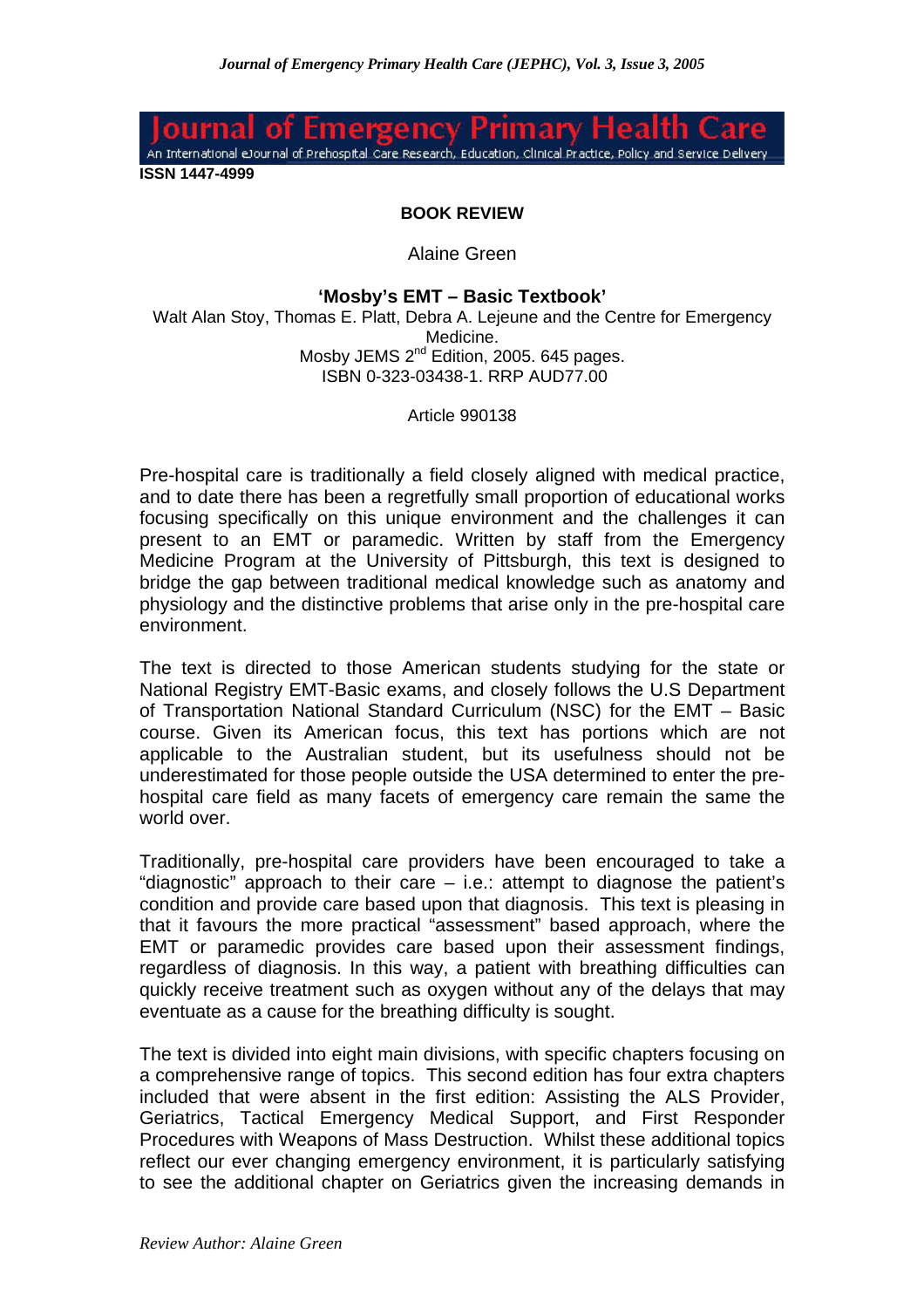the pre-hospital field of the aging population. The chapter is very relevant to the day-to-day operations of an emergency health care worker and addresses the specific needs of the elderly both in assessment techniques and treatment methods.

The text covers a wide variety of medical and trauma situations, but of particular relevance to the EMT student are the eight chapters in Division Three: Patient Assessment. Traditionally subjects such as sizing up a scene, obtaining a general impression of a patient and communications with both the patient and their family and the ambulance control room are taught by trial and error 'on the job'. The inclusion of chapters providing education on these situations will provide the student with a better expectation of the role of an EMT or paramedic and give a more realistic view of what this position entails.

Another important facet of pre-hospital care that is often overlooked within the education system is that of the emotional aspects of emergency care and how the work involved can have a stressful effect on the ambulance officer. This text devotes an entire chapter to the emotional well being of the EMT, and the inclusion of such an important but often underrated topic amply demonstrates the depth of this text and its comprehensive approach to pre-hospital care.

Each chapter of the text is set out in a logical and visually enhancing format, with a clear outline of the content followed by a scenario to demonstrate the lessons of the chapter. The authors make good use of information tables and boxes, and the inclusion of review questions and a summary at the end of each chapter enables the student to reinforce the information imparted throughout.

There is a comprehensive index and glossary included but of particular note is the atlas of trauma injuries photographs at the rear of the book. For any potential paramedic exposure to trauma pictures of a graphic nature is advantageous in order to prepare and de-sensitise for the first hand viewing of human injuries and the selection of photographs is commendable for their illustration of both signs that are not often seen or recognized and the more common trauma likely to be encountered.

The textbook comes with two notable additions – first, a CD-ROM accompanies the text and offers an easy and visually succinct tool to assist the student with understanding the skills encountered within the text. It features a video demonstration of all the skill sequences from the text and it provides an ideal option for out-of-classroom assistance with some of the more challenging tasks.

Second, a workbook to accompany the text offers a variety of question formats to help the student better understand and remember material from the text. This independent study tool provides the opportunity to self-test and allows the student to move at their own pace and pay particular attention to any weaknesses that are uncovered. Whilst the more experience practitioner would easily work through the initial questions, it is gratifying to see that more advanced questions are also included that would stretch even qualified personnel.